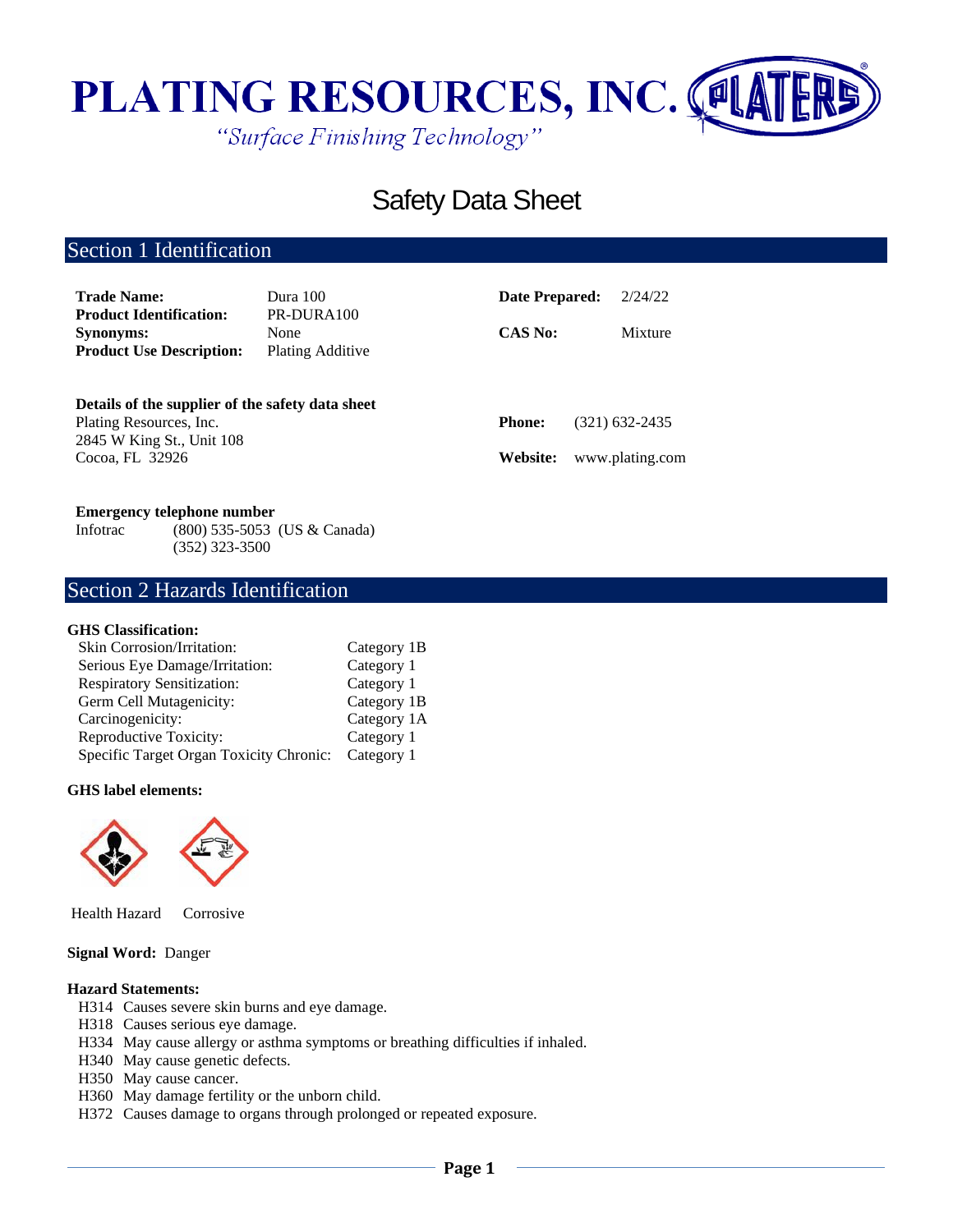#### **Precautionary Statements:**

#### **Prevention**

- P201 Obtain special instructions before use.
- P202 Do not handle until all safety precautions have been read and understood.
- P260 Do not breathe mist, vapours or spray.
- P264 Wash skin thoroughly after handling.
- P270 Do not eat, drink or smoke when using this product.
- P280 Wear protective gloves, protective clothing and eye protection or face protection.
- P284 Wear respiratory protection.

## **Response**

- P301 + P330 + P331 IF SWALLOWED: Rinse mouth. Do NOT induce vomiting.
- P303 + P361 + P353 IF ON SKIN (or hair): Remove immediately all contaminated clothing. Rinse SKIN with water.
- P304 + P340 IF INHALED: Remove victim to fresh air and Keep at rest in a position comfortable for breathing.
- P305 + P351 + P338 IF IN EYES: Rinse cautiously with water for several minutes. Remove contact lenses, if present and easy to do. Continue rinsing.
- P308 + P313 IF exposed or concerned: Get medical advice.
- P310 Immediately call a POISON CENTER or physician.
- P314 Get medical advice if you feel unwell.
- P342 + P311 IF experiencing respiratory symptoms: call a POISON CENTER or physician.
- P362 + P364 Take off contaminated clothing and wash before reuse.

## **Storage**

P405 Store locked up.

## **Disposal**

P501 Dispose of contents/container to an approved waste disposal plant.

## **Hazards Not Otherwise Classified (HNOC):**

None.

#### **Additional Information:**

None.

| Section 3 Composition   |                          |            |          |
|-------------------------|--------------------------|------------|----------|
| <b>Chemical Name</b>    | Common name and synonyms | $CAS \#$   | $\%$     |
| Hydrofluorosilicic Acid |                          | 16961-83-4 | $5 - 10$ |
| Sodium Dichromate       |                          | 7789-12-0  | $1 - 5$  |

# Section 4 First Aid

#### **General:**

Move out of dangerous area. Perform first aid measures as indicated. Seek medical attention and show this safety data sheet to attending physician.

## **Inhalation:**

Move to fresh air and keep at rest in a position comfortable for breathing. If breathing difficulty occurs or persists seek medical attention. If not breathing give artificial respiration and seek immediate medical attention.

#### **Skin contact:**

Immediately flush exposed skin with water for at least 15 minutes while removing contaminated clothing and/or shoes. Seek immediate medical attention.

#### **Eye contact:**

Immediately flush eyes with water for at least 15 minutes, lifting the upper and lower eyelids intermittently. Check for and remove any contact lenses if easy to do. Seek immediate medical attention.

#### **Ingestion:**

Rinse mouth with water. Do not induce vomiting. Seek immediate medical attention.

## **Most important symptoms and effects both acute and delayed:**

No information available.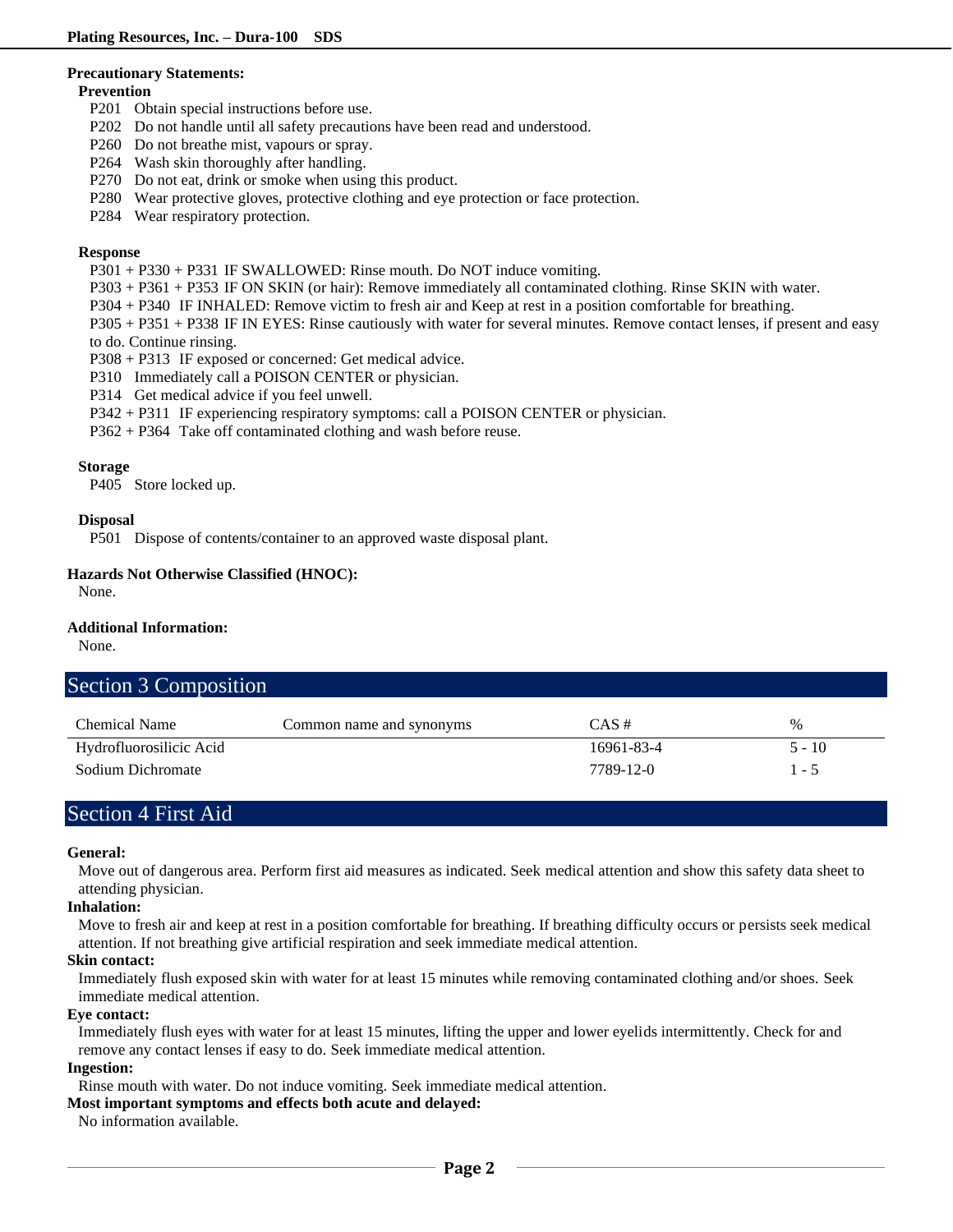## **Indication of any immediate medical attention and special treatment needed:**

No information available.

# Section 5 Fire Fighting Measures

## **Suitable Extinguishing Media:**

Use alcohol foam, carbon dioxide, dry chemical or water spray. Use water spray to cool fire exposed containers.

**Unsuitable Extinguishing Media:**

No information available.

**Specific hazards developing from the chemical:**

No information available.

**Precautions for firefighters:**

No information available.

**Firefighting Instructions:**

No information available.

## **Protection During Firefighting:**

Wear full protective gear and full face pressure demand self-contained breathing apparatus.

## **Other information:**

No additional information available.

## Section 6 Accidental Release Measures

#### **Personal precautions, protective equipment and emergency procedures:**

Avoid direct contact with skin, eyes and clothing. Avoid inhalation of mist, vapor or dust. Wear appropriate personal protective equipment as outlined in Section 8 of this SDS.

#### **Environmental precautions:**

Prevent further leakage or spillage if safe to do so. Contain spilled material and prevent run-off onto ground or into water sources or sewers.

#### **Methods and material for containment and cleaning up:**

Absorb on inert material and place in containers for disposal. Dispose of spilled/collected material in accordance with all federal, state and local regulations.

## Section 7 Handling and Storage

#### **Precautions for safe handling:**

Avoid contact with skin and eyes. Avoid inhalation of mist, vapor and dust. Ensure adequate ventilation. Do not eat, drink or smoke while handling. Wear appropriate personal protective equipment as outlined in Section 8 of this SDS.

## **Conditions for safe storage, including any incompatibilities:**

Store in original container. Keep container tightly closed. Store at room temperature (50-90 F) in a dry well-ventilated area.

# Section 8 Exposure Controls/Personal Protection

| <b>Exposure limits:</b> |                  |                      |                       |                       |
|-------------------------|------------------|----------------------|-----------------------|-----------------------|
| Ingredient              | Data Source      | <b>Exposure Form</b> | Exposure Value        | <b>Exposure Notes</b> |
| Hydrofluorosilicic Acid | <b>ACGIH TLV</b> | <b>TWA</b>           | $2.5 \text{ mg/m}$    |                       |
|                         | <b>OSHA PEL</b>  | <b>PEL</b>           | $2.5 \text{ mg/m}$    |                       |
| Sodium Dichromate       | <b>ACGIH TLV</b> | <b>TWA</b>           | $0.05 \text{ mg/m}$ 3 |                       |
|                         | OSHA PEL         | 8h TWA               | $0.05 \text{ mg/m}$ 3 |                       |

## **Appropriate Engineering Controls:**

Use local and/or general exhaust ventilation to maintain airborne concentrations below irritating levels or exposure limits. An eyewash and safety shower should be available in the work area.

## **Individual protection measures:**

## **Eye/face protection:**

Chemical goggles or face shield should be worn when handling this material.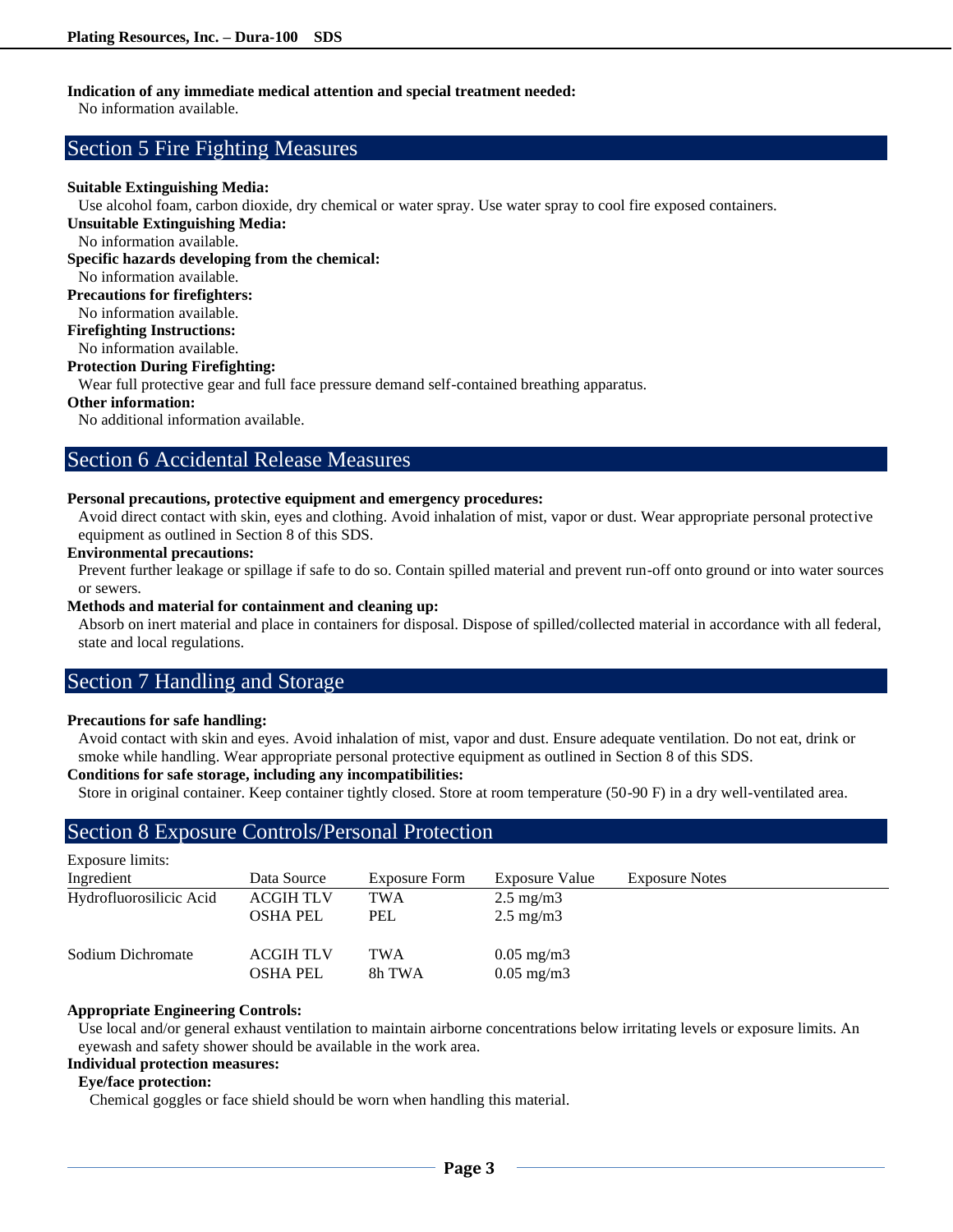## **Skin protection:**

#### **Hand Protection:**

Wear chemical resistant gloves when handling.

## **Other:**

Wear chemical resistant clothing or chemical splash suit when handling.

## **Respiratory Protection:**

Wear respiratory protection if mist or vapor is produced, while using this material.

## **General hygiene considerations:**

Follow good hygiene and safety practice. Wash hands and exposed skin before breaks and at the end of the work day. Do not eat, drink or smoke while handling this material. Do not wear contaminated or dirty clothing home from the work-site. Launder contaminated or dirty clothing before reuse.

### **Additional information:**

No additional information available.

# Section 9 Physical and Chemical Properties

| Appearance                       | Clear Orange Liquid |
|----------------------------------|---------------------|
| Odor                             | Not available.      |
| <b>Odor threshold</b>            | Not available.      |
| pН                               | Not available.      |
| <b>Melting/freezing point</b>    | Not available.      |
| <b>Initial boiling point</b>     | Not available.      |
| <b>Flash point</b>               | Not available.      |
| <b>Evaporation rate</b>          | Not available.      |
| <b>Flammability (solid, gas)</b> | Not available.      |
| <b>Lower flammability limit</b>  | Not available.      |
| <b>Upper flammability limit</b>  | Not available.      |
| Lower explosive limit            | Not available.      |
| <b>Upper explosive limit</b>     | Not available.      |
| Vapor pressure                   | Not available.      |
| Vapor density                    | Not available.      |
| <b>Relative density</b>          | Not available.      |
| Solubility in water              | Complete            |
| <b>PC:</b> n-octanol/water       | Not available.      |
| <b>Auto-Ignition temperature</b> | Not available.      |
| <b>Decomposition temperature</b> | Not available.      |
| <b>Viscosity</b>                 | Not available.      |
| <b>Density</b>                   | Not available.      |
| <b>Specific gravity</b>          | 1.06                |

# Section 10 Stability and Reactivity

| Not reactive under normal use conditions. May react vigorously with organic and<br>combustible materials. |
|-----------------------------------------------------------------------------------------------------------|
| Material is stable under normal handling and storage conditions.                                          |
| Hazardous polymerization will not occur under normal handling and storage.                                |
| Avoid excessive heating, freezing and chemical contamination.                                             |
| No decomposition products are expected under normal storage and handling conditions.                      |
| Avoid contact with reducing agents, metals, organic materials and excessive heat.                         |
|                                                                                                           |

# Section 11 Toxicological Information

## **Information on the likely routes of exposure:**

## **Inhalation:**

May be toxic if inhaled. May cause respiratory irritation.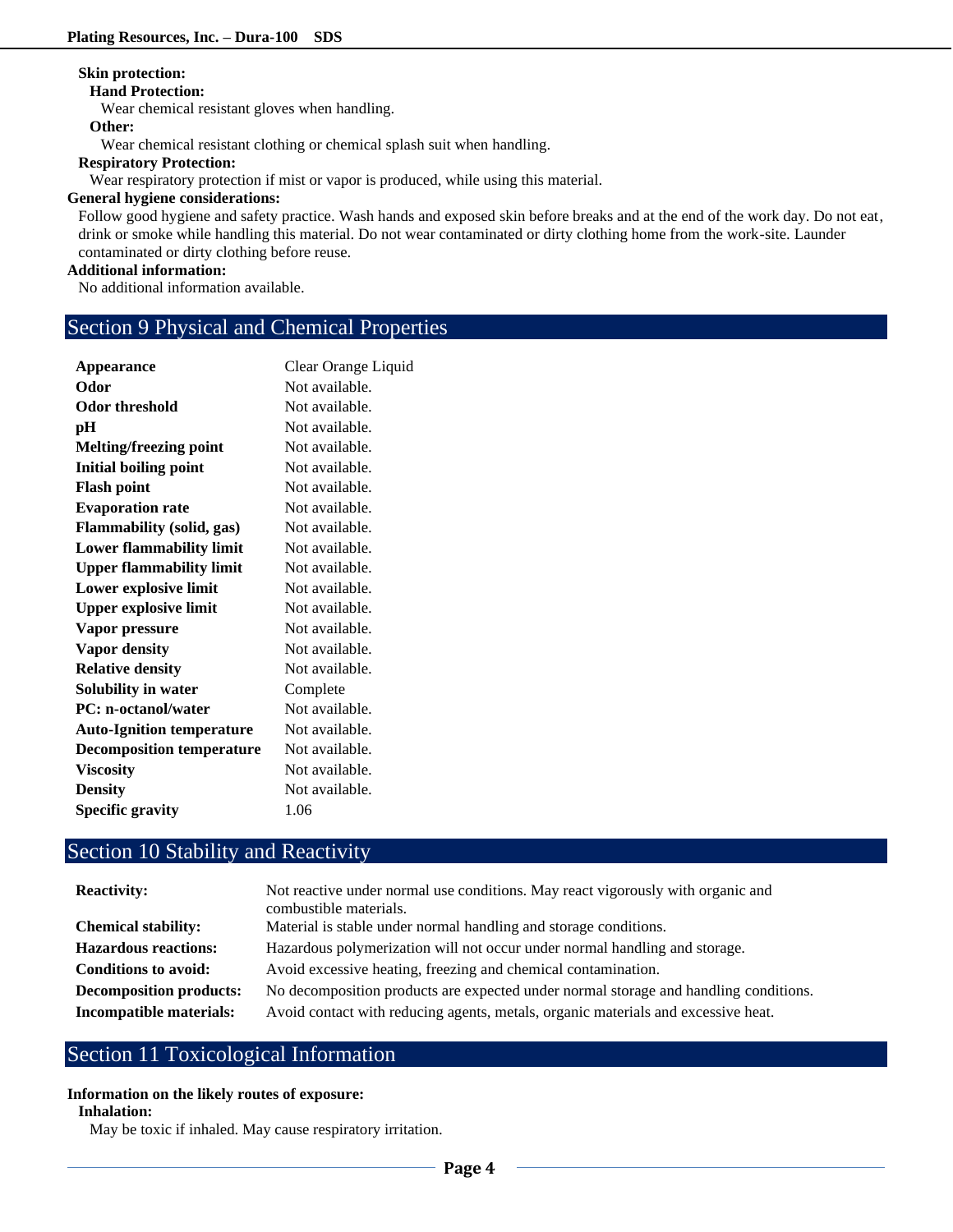### **Skin Contact:**

This material is toxic and can cause serious skin irritation and burns.

#### **Eye Contact:**

This material can cause serious eye irritation and burns.

## **Ingestion:**

This material is toxic and may cause burns to mouth, throat and stomach.

**Symptoms related to the physical, chemical and toxicological characteristics:**

#### No information available.

#### **Delayed and chronic effects:**

No information available.

#### **Numerical measures of toxicity:**

| Components                                                                 | Exposure   | Species | Dose                             | <b>Notes</b>    |
|----------------------------------------------------------------------------|------------|---------|----------------------------------|-----------------|
| <b>Sodium Dichromate:</b>                                                  |            |         |                                  |                 |
| LD50                                                                       | Oral       | Rat     | $50 \frac{\text{mg}}{\text{kg}}$ |                 |
| Hydrofluorosilicic Acid:                                                   |            |         |                                  |                 |
| LD50                                                                       | Oral       | Rat     | $430 \text{ mg/kg}$              |                 |
| LC50                                                                       | Inhalation | Rat     | $1.11 \text{ mg}/1$              | 1 <sub>hr</sub> |
|                                                                            |            |         |                                  |                 |
| <b>Toxicological effects:</b>                                              |            |         |                                  |                 |
| <b>Acute Toxicity:</b>                                                     |            |         |                                  |                 |
| Mixture:                                                                   |            |         |                                  |                 |
| No information available.                                                  |            |         |                                  |                 |
| <b>Skin Corrosion/Irritation:</b>                                          |            |         |                                  |                 |
| Mixture:                                                                   |            |         |                                  |                 |
| No information available.                                                  |            |         |                                  |                 |
| <b>Serious Eye Damage/Irritation:</b>                                      |            |         |                                  |                 |
| Mixture:                                                                   |            |         |                                  |                 |
| No information available.                                                  |            |         |                                  |                 |
| <b>Respiratory sensitization:</b>                                          |            |         |                                  |                 |
| Mixture:                                                                   |            |         |                                  |                 |
| May cause allergy or asthma symptoms or breathing difficulties if inhaled. |            |         |                                  |                 |
| <b>Skin sensitization:</b>                                                 |            |         |                                  |                 |
| Mixture:                                                                   |            |         |                                  |                 |
| No information available.                                                  |            |         |                                  |                 |
| Germ cell mutagenicity:                                                    |            |         |                                  |                 |
| Mixture:                                                                   |            |         |                                  |                 |
| May alter genetic material.                                                |            |         |                                  |                 |
| <b>Carcinogenicity:</b>                                                    |            |         |                                  |                 |
| Mixture:                                                                   |            |         |                                  |                 |
| This product is considered to be a potential carcinogen by:                |            |         |                                  |                 |
| NTP: Yes                                                                   |            |         |                                  |                 |
| OSHA: No                                                                   |            |         |                                  |                 |
| <b>IARC: Yes</b>                                                           |            |         |                                  |                 |
| <b>Reproductive toxicity:</b>                                              |            |         |                                  |                 |
| Mixture:                                                                   |            |         |                                  |                 |
| This product may cause reproductive and developmental effects.             |            |         |                                  |                 |
| <b>STOT-single exposure:</b>                                               |            |         |                                  |                 |
| Mixture:                                                                   |            |         |                                  |                 |
| No information available.                                                  |            |         |                                  |                 |
| <b>STOT-repeated exposure:</b>                                             |            |         |                                  |                 |
| Mixture:                                                                   |            |         |                                  |                 |
| Causes damage to organs through prolonged or repeated exposure.            |            |         |                                  |                 |
| <b>Aspiration hazard:</b>                                                  |            |         |                                  |                 |
| Mixture:                                                                   |            |         |                                  |                 |
| This product is not an aspiration hazard.                                  |            |         |                                  |                 |
| <b>Additional information:</b>                                             |            |         |                                  |                 |
| None.                                                                      |            |         |                                  |                 |
|                                                                            |            |         |                                  |                 |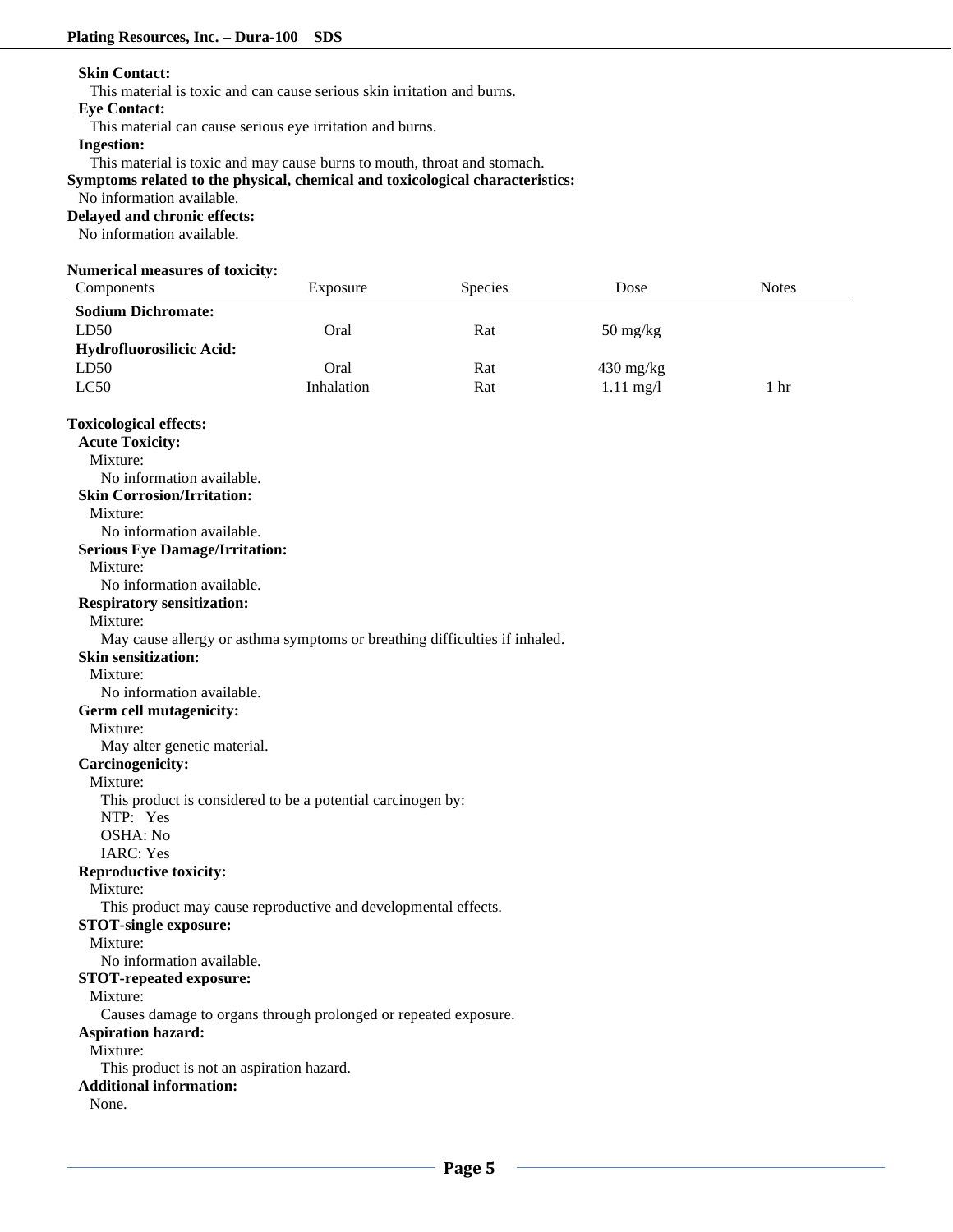# Section 12 Ecological Information

## **Ecotoxicity:**

Very toxic to aquatic life with long lasting effects.

| <b>Numerical measures of ecotoxicity:</b>                                                                                                              |      |                   |                   |              |
|--------------------------------------------------------------------------------------------------------------------------------------------------------|------|-------------------|-------------------|--------------|
| Components                                                                                                                                             | Type | <b>Species</b>    | Dose              | <b>Notes</b> |
| <b>Sodium Dichromate:</b>                                                                                                                              |      | No Data Available |                   |              |
| Hydrofluorosilicic Acid:                                                                                                                               |      |                   | No Data Available |              |
| <b>Persistence and degradability:</b>                                                                                                                  |      |                   |                   |              |
| Mixture:                                                                                                                                               |      |                   |                   |              |
| No information available.                                                                                                                              |      |                   |                   |              |
| <b>Bioaccumulative potential:</b>                                                                                                                      |      |                   |                   |              |
| Mixture:                                                                                                                                               |      |                   |                   |              |
| No information available.                                                                                                                              |      |                   |                   |              |
| <b>Mobility in soil:</b>                                                                                                                               |      |                   |                   |              |
| Mixture:                                                                                                                                               |      |                   |                   |              |
| No information available.                                                                                                                              |      |                   |                   |              |
| <b>Other adverse effects:</b>                                                                                                                          |      |                   |                   |              |
| Mixture:                                                                                                                                               |      |                   |                   |              |
| Do not allow material to reach ground water, water course or sewage system. Danger to drinking water if even small<br>quantities leak into the ground. |      |                   |                   |              |
| <b>Additional information:</b>                                                                                                                         |      |                   |                   |              |
| No information available.                                                                                                                              |      |                   |                   |              |

# Section 13 Disposal Considerations

## **Disposal instructions:**

Dispose of material in accordance with all federal, state and local regulations.

## **Contaminated packaging:**

Triple rinse container and offer for recycling. Dispose of container following all federal, state and local regulations.

## **Additional Information:**

No additional information available.

## Section 14 Transport Information

#### **DOT**

**UN number:** UN1778 **UN proper shipping name:**UN1778, Fluorosilicic Acid Solution, 8, PGII **Class:** 8 **Subsidiary risk:** none **Label(s):** 8 **Packing group:** II **Packaging exceptions:** none

# Section 15 Regulatory Information

## **Federal regulations:**

**SARA 311/312 Hazard categories:**  Immediate (Acute) Health Hazard. Delayed (Chronic) Health Hazard. Reactivity Hazard. **SARA 302 Extremely hazardous substance:** Hydrofluorosilicic Acid. **SARA 304 Emergency release notification:** Hydrofluorosilicic Acid.